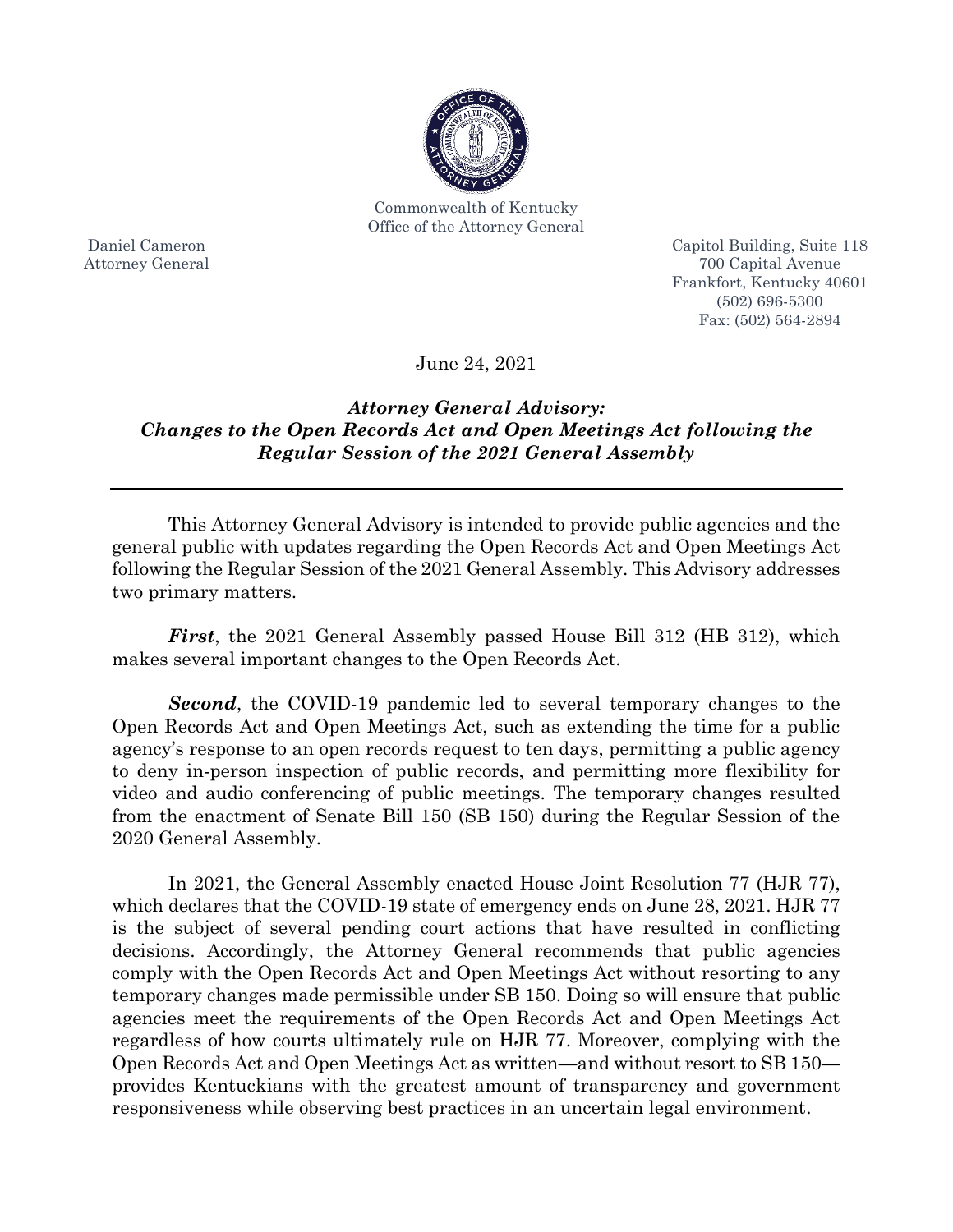Open Records & Open Meeting Advisory June 24, 2021 Page 2

 $\overline{\phantom{a}}$ 

## *Open Records Act*

*First*, HB 312 amends KRS 61.880(1) so that after June 29, 2021, a public agency must respond to a request to inspect records within **five** business days. Previously, the law required a response within three business days. 1

*Second*, HB 312 also alters how requests to inspect records may be made and accepted. Beginning on June 29, 2021,<sup>2</sup> only residents of the Commonwealth may request to inspect public records. The definition of "resident" will be codified at KRS 61.870(10), but it includes individuals and businesses living, operating, and working within the Commonwealth, as well as news-gathering organizations.<sup>3</sup> Thus, effective June 29, 2021, a person submitting a request to inspect public records must include with the request a statement that the person making the request is a resident of the Commonwealth. A public agency may deny a request to inspect records that does not include such a statement. *See* KRS 61.872(2).

**Third**, effective June 29, 2021, a public agency must update its policies and procedures to include both the mailing address and email address at which its records custodian may receive requests. KRS 61.876(1)(b). HB 312 requires a public agency to accept a request to inspect records submitted by email to the records custodian's email address that is contained in the policy. KRS 61.872(2)(a).

*Fourth*, each public agency must also publish its policies and procedures on its website. KRS 61.876(2). Under HB 312, the Attorney General will promulgate by regulation a standardized form by which any resident may request to inspect public records. That form is available [here,](https://ag.ky.gov/Documents/2021_Standardized_Open_Records_Request_Form_V3.pdf) and must be made available on each agency's website. Although a records custodian may not require the use of any particular form, the records custodian must accept any request submitted on the form published by the Attorney General.

*Finally*, during the COVID-19 state of emergency, a public agency is permitted to deny in-person inspection of public records at the public agency's headquarters. *See* SB 150 §1(8)(a). A public agency that is subject to the Act, however,

<sup>1</sup> During the COVID-19 state of emergency, SB 150 permits a public agency to respond to a request within ten calendars days. Until the legal effect of HJR 77 is finally resolved by the courts, a public agency should assume that the temporary changes made to the Act by SB 150 will expire on June 28, 2021. Therefore, if a public agency receives a request to inspect records on or after June 29, 2021, then under the amendments to KRS 61.880(1), a public agency must respond to such request within five business days.

<sup>&</sup>lt;sup>2</sup> This provision is not affected by pending litigation. Accordingly, it is effective June 29, 2021, without question.

<sup>&</sup>lt;sup>3</sup> HB 312 incorporates by reference the definition of "news-gathering organization" in KRS 189.635(8)(b)1.